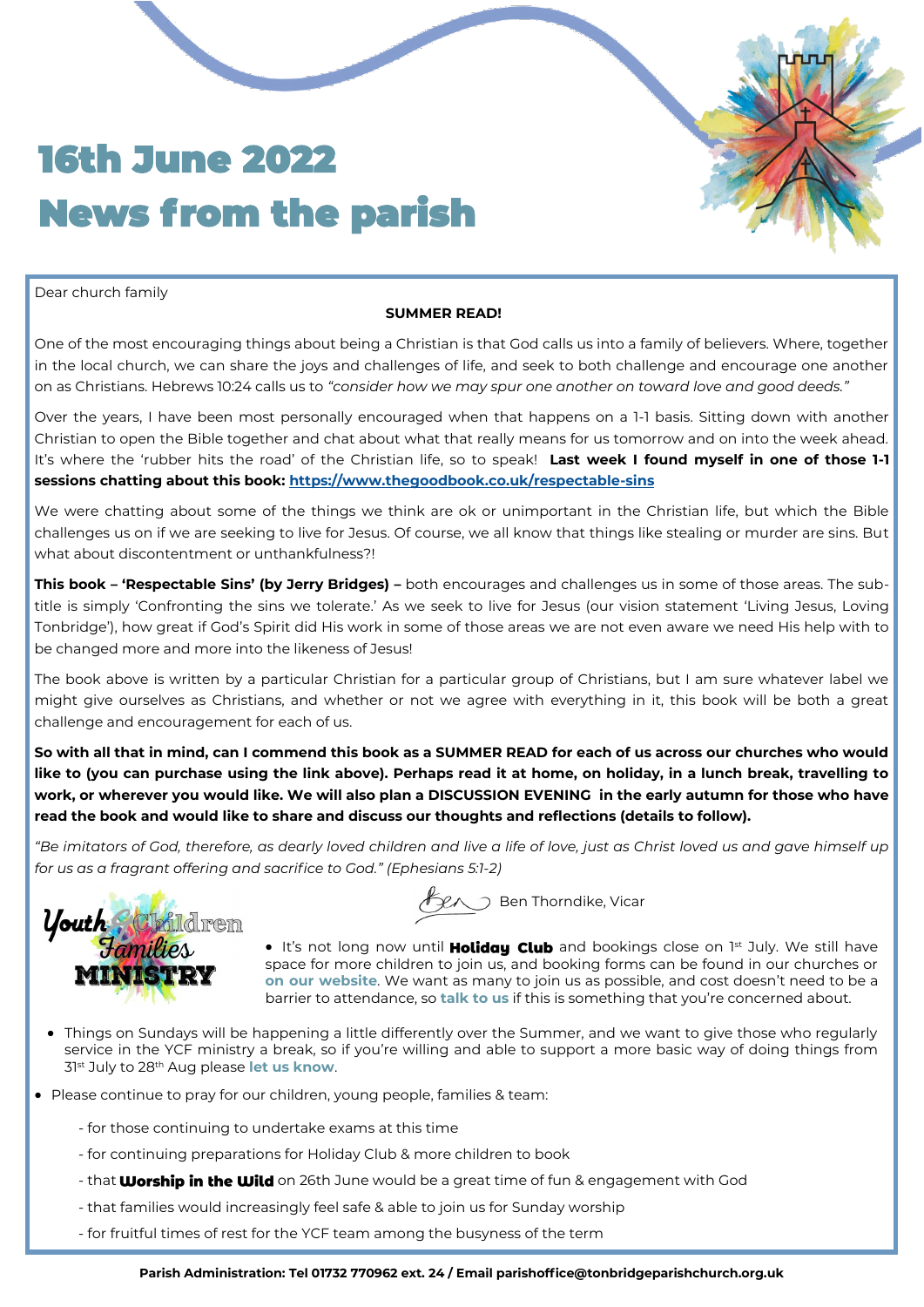# Parish family news & activities coming up...

- **Bakehouse Books,** currently meeting in P&P's Upper Lounge, Mondays 10-11.30am, is soon to start a new book. If anyone is interested in joining us, all are welcome, if you are unable to attend but would like to follow the book at home we will be reading Pete Greig's 'God on Mute'. For more information contact Rev'd Wendy Carr on wendy@tonbridgeparishchurch.org.uk.
- **Whole-parish Prayer Evening**, Wednesday 6th July, 7.30pm refreshments for 7.45pm @ St Philip's. Another opportunity for us to be a praying church together.
- **Baton Brunch**, Thursday 7th July, 10am-12noon, serving Coffee, Tea & Pastries @ St Peter & St Paul to follow the arrival of the Commonwealth Games Baton through Tonbridge. Come along & bring guests!
- **Holiday Club weekend**, see Youth, Children & Families on p1; deadline for booking children is 1st July!
- Rev'd Wendy Carr will be leading a **quiet day in Hildenborough** on Tuesday 26th July, 9.30am-12.30pm; places are limited so if you would like to book contact wendy@tonbridgeparishchurch.org.uk.
- **Bishop Given's August visit**: save the date as we welcome Bishop Given & his wife Lilian into our Parish with events taking place @ St Peter & St Paul and St Philip's on Friday 12th & Saturday 13th August! Full details to follow, also in July's Newsletter—everyone will have the chance to talk with them!
- **Midweek Holy Communion** at St Peter & St Paul on Wednesday 6th July, 10:30am with Rev'd Ben Thorndike and Wednesday 20th July, 10:30am with Rev'd Deryck Charnock .

| <b>Day</b>      | <b>Group</b>                                                                                          | Meet at                                                           | <b>Contact</b>                                                                                                                                       |  |  |  |  |
|-----------------|-------------------------------------------------------------------------------------------------------|-------------------------------------------------------------------|------------------------------------------------------------------------------------------------------------------------------------------------------|--|--|--|--|
| <b>Saturday</b> | <b>Health Walks</b><br>Open House (18/6,9/7)                                                          | 10am from St Philip<br>10am St Philip                             | <b>Sandra Stagg</b><br>sandra_stagg@hotmail.com<br><b>Rev'd Wendy Carr</b><br>wendy@tonbridgeparishchurch.org.uk                                     |  |  |  |  |
| <b>Sunday</b>   | Children's Groups R-Y9<br>Refresh Y10-13 meet later                                                   | 10:45am St Peter & St<br>Paul and St Philip                       | <b>Andy Page</b><br>andy@tonbridgeparishchurch.org.uk                                                                                                |  |  |  |  |
| Monday          | <b>Book Club</b><br>Coffee Break<br>inc Thought for the Day<br>Men's Fellowship<br>(2nd & 4th Monday) | 10am St Peter & St Paul<br>10:30am St Saviour<br>7:45pm St Philip | <b>Patricia King</b><br>patricia_smart@yahoo.com<br><b>Alison Wise</b><br>a.wise.7@btinternet.com<br><b>Ray Tanner</b><br>raytanner_1@btinternet.com |  |  |  |  |
| <b>Tuesday</b>  | <b>Teddies Toddler Group</b><br>(term time only)                                                      | 9:30am St Peter & St Paul                                         | <b>Patricia King</b><br>patricia_smart@yahoo.com                                                                                                     |  |  |  |  |
| Wednesday       | Tiny Acorns under 1s<br>(all year round)                                                              | 10:30am St Peter & St<br>Paul                                     | <b>Sara Thomson</b><br>sarajthomson44@gmail.com                                                                                                      |  |  |  |  |
| <b>Thursday</b> | <b>Stepping Stones Bible</b><br>Study (term time only)                                                | 10am St Peter & St Paul                                           | <b>Josephine Sinclair</b><br>josephinedb@yahoo.co.uk                                                                                                 |  |  |  |  |
| <b>Friday</b>   | Women's Fellowship<br>(2nd & 4th Friday)                                                              | 7:30pm St Philip                                                  | <b>Marion Evans</b><br>marionevans244@gmail.com                                                                                                      |  |  |  |  |

### GROUPS & ACTIVITIES ACROSS THE PARISH